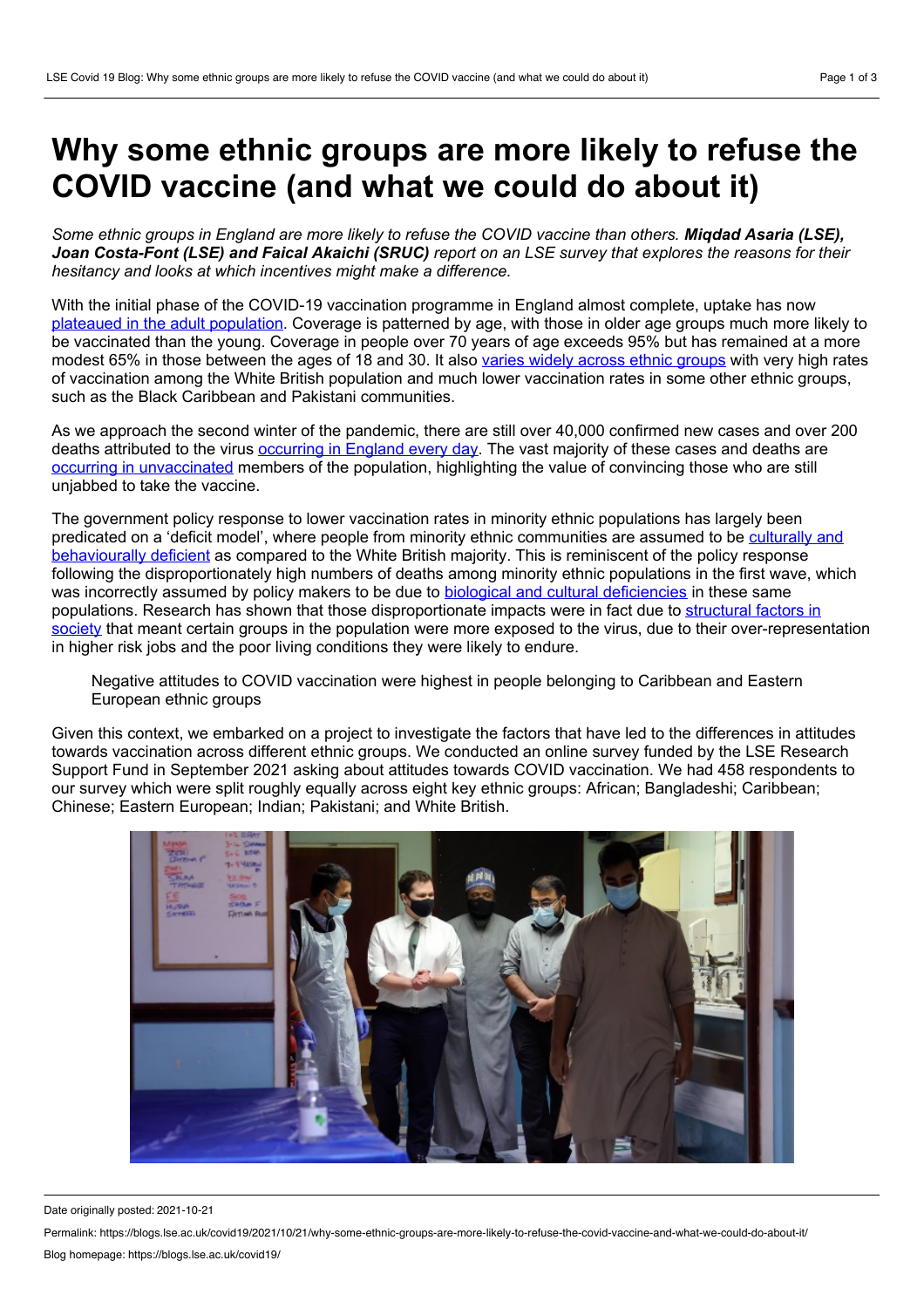Robert Jenrick, then Communities Secretary, visits the Al-Abbas Islamic Centre in Birmingham which was converted into a vaccination centre, January 2021. Photo: [Number](https://flickr.com/photos/number10gov/50865686713/in/photolist-2kuPWwv-2kuPWqo-2kuU7rm-2kuPWky-2kuPWi9-2kuTAHc-2kuTAEr-2kuTAk8-2kuPVZo-2kuTA9S-2kG6mPY-2kAsYcz-2kAskeL-2kAskfc-2kAsYff-2kAskfN-2kAsYdB-2kAskkT-2kAoPFk-2kAoPE3-2kre2fQ-2kre24s-2krabNC-2kracxJ-2krac7y-2kretXP-2kreuDt-2kre2vu-2kHHxNt-2kHMd8M-2kHMdcE-2kYcaPC-2kcBzwq-2m3rNKr-2m3nPbb-2m3nP9Y-2m3rLu4-2m3rExu-2m3rLrU-2kG6nv7-2kGawB9-2kGawtJ-2kYBpnf-2kYxUB6-2kG9VQp-2kF8188-2kYH2TL-2kYxUBB-2kYH2VK-2kKh5tz) 10 via a CC BY-NC ND 2.0 licence

We found that negative attitudes to COVID vaccination were highest in people belonging to Caribbean and Eastern European ethnic groups, among whom almost a third of respondents said they were unlikely or very unlikely to take the vaccine. Significant levels of vaccine hesitancy were also observed in African and Pakistani ethnic groups, while positive attitudes to vaccination were highest among people from White British, Chinese, Indian and Bangladeshi ethnic groups.

People who were vaccine hesitant, regardless of their ethnic group, had strong concerns about the efficacy, safety and side-effects profile of the vaccine. These people also had much lower levels of trust in advice received from doctors, scientists and the NHS. In some communities (most strikingly among people of Caribbean ethnicity but also amongst those of African, Pakistani and Bangladeshi ethnicities), participants reported experiencing very high levels of chronic discrimination. These respondents were also much more likely to report previous negative experiences in their interactions with the NHS or the government. These experiences likely explain some of their distrust in the official advice regarding the COVID vaccine and their resulting high levels of concern.

Another key pattern observed amongst some of those who were vaccine hesitant was that they felt at lower risk of contracting the virus and suffering serious consequences in the near future. These respondents typically were also much less likely to trust traditional sources of news media. This pattern was particularly prevalent amongst participants of Eastern European ethnicity.

Some felt at a significantly higher risk of contracting and suffering from severe consequences of COVID while also having suffered high levels of discrimination, an increased likelihood of negative experiences of the health services, and a high degree of concern regarding the safety and efficacy of the vaccine. For these people it seems that the increased level of risk they felt was enough to override their concerns regarding the jab, leaving them largely in favour of vaccination. Such patterns were most often observed among participants of Bangladeshi ethnicity.

If they were given a choice of vaccine, a fifth of vaccine-hesitant respondents reported they would take it

We found little evidence to support the existing policies that have been used to overcome vaccine hesitancy in minority ethnic communities, such as promoting vaccination through community or religious leaders and providing vaccines at community centres or places of worship. In fact, those who were vaccine hesitant had lower levels of trust in community and religious organisations than the other survey participants and were also less likely to be politically engaged.

Finally, we asked participants how various policies might change their attitudes towards vaccination, ranging from giving people the choice of which of the available vaccines to take, to providing financial incentives and making it a mandatory condition for continued employment. We found that policies such as mandatory vaccination and financial incentives had polarising effects on our vaccine hesitant respondents – some reported that such policies would convince them to take the vaccine, but higher numbers said that such policies would fuel their distrust and further decrease their likelihood of getting vaccinated. The most promising of the policies we asked about was providing a choice regarding which of the available vaccines to take. Given this choice, a fifth of vaccine-hesitant respondents reported they would take it.

We find no evidence in our research that the lower levels of uptake of the COVID vaccines in minority ethnic populations are due to deficits in the cultures or behaviours of ethnic minority populations. Instead, our findings suggest that these lower rates of vaccination are due to failures of the government and the media in establishing trust with people from minority ethnic communities. We also find that while distrust lies at the heart of much of the observed vaccine hesitancy, there is significant heterogeneity in the causes of this distrust and how it interacts with attitudes to vaccination, both across and within the different minority ethnic groups. Policymakers and journalists who want to act to protect all groups in the population during the pandemic would do well to carefully understand and honestly engage with these various causes of distrust.

This research was funded by the LSE Research Support Fund and conducted by Migdad Asaria (LSE), Joan Costa-Font (LSE) and Faical Akaichi (SRUC). The post represents the views of the author and not those of the COVID-19 *blog, nor LSE.*

Date originally posted: 2021-10-21

Permalink: https://blogs.lse.ac.uk/covid19/2021/10/21/why-some-ethnic-groups-are-more-likely-to-refuse-the-covid-vaccine-and-what-we-could-do-about-it/